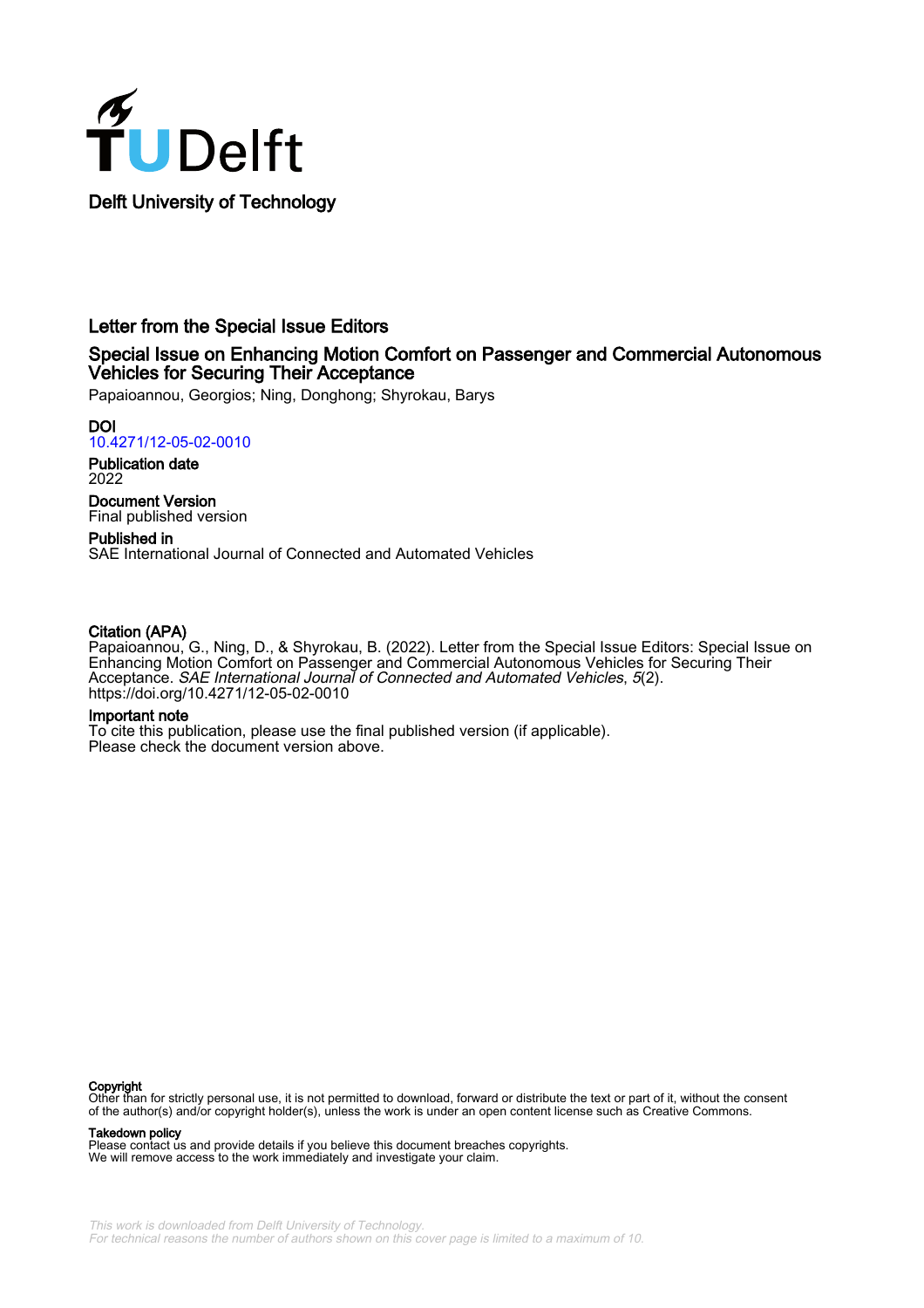**ARTICLE INFO**

Article ID: 12-05-02-0010 © 2022 SAE International doi:10.4271/12-05-02-0010

# Letter from the Special Issue Editors

# **Special Issue on Enhancing Motion Comfort on Passenger and Commercial Autonomous Vehicles for Securing Their Acceptance**

*Georgios Papaioannou,1 Donghong Ning,2 and Barys Shyrokau 3*

*1 KTH Royal Institute of Technology, Sweden 2Ocean University of China, China 3Technische Universiteit Delft, The Netherlands*

**INTERNATIONAL** 

Automated driving is one of the major technological developments in the automotive industry, which influences future mobility and improves quality of life. Based on research surveys, there are suggestions that Level 3 and 4 autonomous vehicles (AVs) will be widely deployed in the short term and that, by 2040, AVs will likely constitute approximately 50% of vehicle sales and 40% of all vehicle travel. At the same time, important challenges still need to be overcome to prevent the disuse of AV technology and to ensure AVs become part of our daily life. Consumers consider the ability to engage in other activities during the ride to be one of the key reasons for adoption of AVs. However, engagement in non-driving activities will contribute to occupants' motion sickness (MS). According to a survey performed across several countries, 25% of adults riding in fully self-driving vehicles would be expected to often, usually, or always experience some level of MS. This special issue emphasizes motion comfort as a key factor when considering the impact of AVs.

MS and motion comfort are affected by multiple factors. The level of motion comfort, including the likelihood of MS, depends on the motion perception of the occupants, which includes the sensory conflicts between the visual, the somatosensory, and the vestibular systems. These are strongly affected by the vehicle motion (e.g., direction, amplitude, frequency, and duration of the vibrations experienced by the occupant), the occupant's situational behaviors (e.g., drug or alcohol use, mental activity, and cognitive load), and dispositional susceptibility (e.g., experience, posture, age, gender, and ethnicity). However, existing models fail to accurately predict motion comfort, especially in automated driving where more factors will affect it. At the same time, because of the multitude of factors affecting motion comfort, solutions concerning both vehicle dynamics and human factor aspects should be considered.

To address these questions, the special issue editors have invited authors from different sectors across academia and industry. The articles investigate fundamental questions regarding the factors affecting motion comfort and potential solutions toward the mitigation of MS and the enhancement of comfort.

© 2022 SAE International. This Open Access article is published under the terms of the Creative Commons Attribution Non-Commercial, Non-Distributive License (http://creativecommons.org/licenses/by-nc-nd/4.0/), which permits use, distribution, and reproduction in any medium, provided that the use is non-commercial, that no modifications or adaptations are made, and that the original author(s) and the source are credited.

### **History**

Received: 21 Feb 2022 Accepted: 21 Feb 2022 e-Available: 25 Mar 2022

### **Citation**

Papaioannou, G., Ning, D., Shyrokau, B., "Letter from the Special Issue Editors: Special Issue on Enhancing Motion Comfort on Passenger and Commercial Autonomous Vehicles for Securing Their Acceptance," *SAE Int. J. of CAV* 5(2):2022, doi:10.4271/12-05-02-0010.

**1**

ISSN: 2574-0741 e-ISSN: 2574-075X